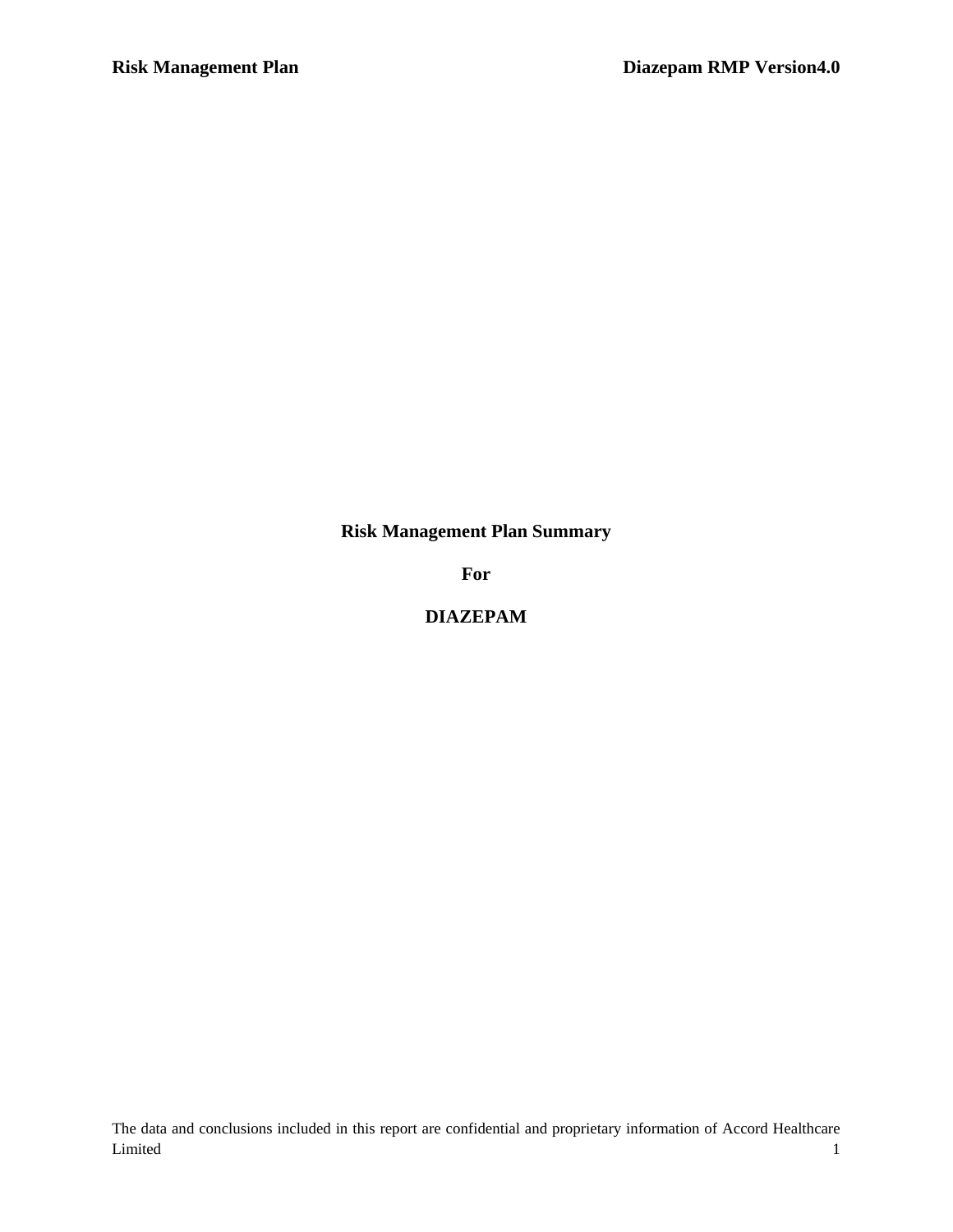### **PART VI: SUMMARY OF THE RISK MANAGEMENT PLAN BY PRODUCT**

### **VI.2 Elements for a public summary**

### **VI.2.1 Overview of disease epidemiology**

Diazepam is used in the treatment of anxiety, muscle spasms including those caused by cerebral spasticity (Muscle rigidity caused by Brain damage), for symptoms of alcohol withdrawal, and to provide sedation before operations (premedication).

### Anxiety

Anxiety is a general term for several disorders that cause nervousness, fear, apprehension, and worrying. The prevalence of anxiety disorders was obtained from 87 studies across 44 countries. Estimates of current prevalence ranged between 0.9% to 28.3% and past-year prevalence between 2.4% to 29.8%. The global current prevalence of anxiety disorders was 7.3% (4.8– 10.9%) and ranged from 5.3% (3.5–8.1%) in African cultures to 10.4% (7.0–15.5%) in Euro/Anglo cultures. Analyses of the largest prevalence studies of psychiatric illnesses in the United States find that anxiety disorders afflict 15.7 million people in the United States each year, and 30 million people in the United States at some point in their lives.

## Alcohol withdrawal

The World Health Organization (WHO) estimates that 38.3% of the world population consumes alcohol, with 16.0% of drinkers aged over 15 years engaging in heavy episodic alcohol consumption. In the US, 6.2% of adults (ages> 18 years) and 2.5% of youths (ages 12-17 years) suffer from alcohol use disorder. It is estimated that of these alcohol-dependent patients, approximately 50% will experience symptoms of alcohol withdrawal upon reduced alcohol intake.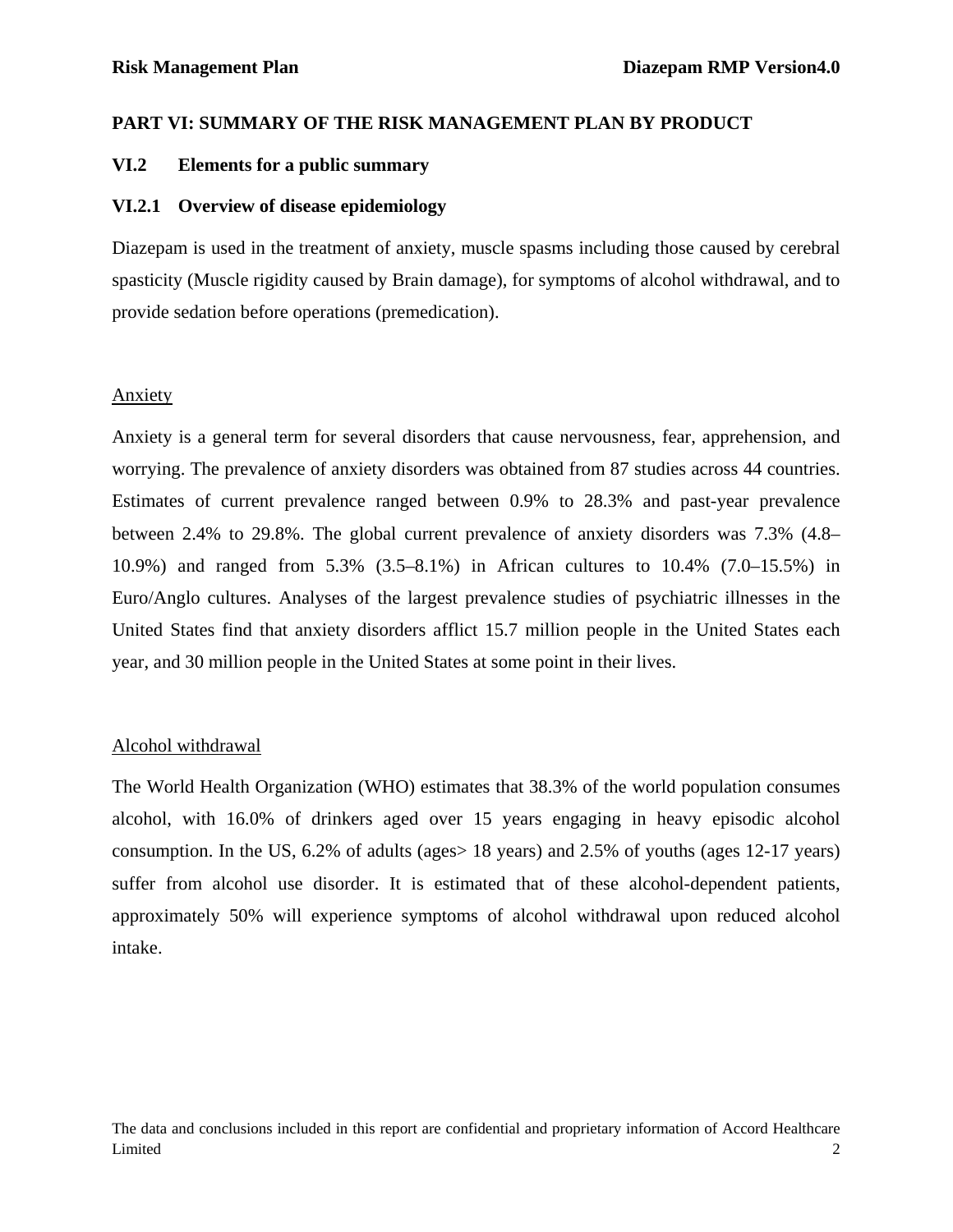### **VI.2.2 Summary of treatment benefits**

Diazepam is used in the treatment of short-term (2-4 weeks) symptomatic treatment of anxiety that is severe, disabling or subjecting the individual to extreme distress and also for symptomatic treatment of acute alcohol withdrawal.

The benzodiazepines (Group of drugs- including diazepam, generally used as anxiety alleviating agents) seem to be useful and powerful anxiolytic (Removing anxiety) agents and are generally accepted as such, at least in short-term usage. Unfortunately, close evaluation of the available data shows even this efficacy to be surprisingly limited. One analytical study from Australia examined 81 studies mainly of benzodiazepines in anxiety, as compared to a placebo (Dummy product), and in some studies, to no treatment at all. Useful therapeutic effects were apparent in the study but half of this improvement was placebo-related, i.e. non-specific. A large number of short-term trials (up to 28 nights) attest to the effectiveness of benzodiazepines in the treatment of insomnia. Thus, they shorten time to sleep onset, usually prolong sleep time, and reduce the number of arousals in the night. These effects can be seen both with objective brain activity recordings in the sleep laboratory and subjectively with rating scales completed each morning. Although these two sets of data correlate at an extremely low level, the rating of "a good night's sleep" usually reflects infrequent nocturnal arousals. The effects generally wane beyond 28 nights and even before that time.

### **VI.2.3 Unknowns relating to treatment benefits**

Data on use of diazepam in children below age of 6 months and pregnant women is not available.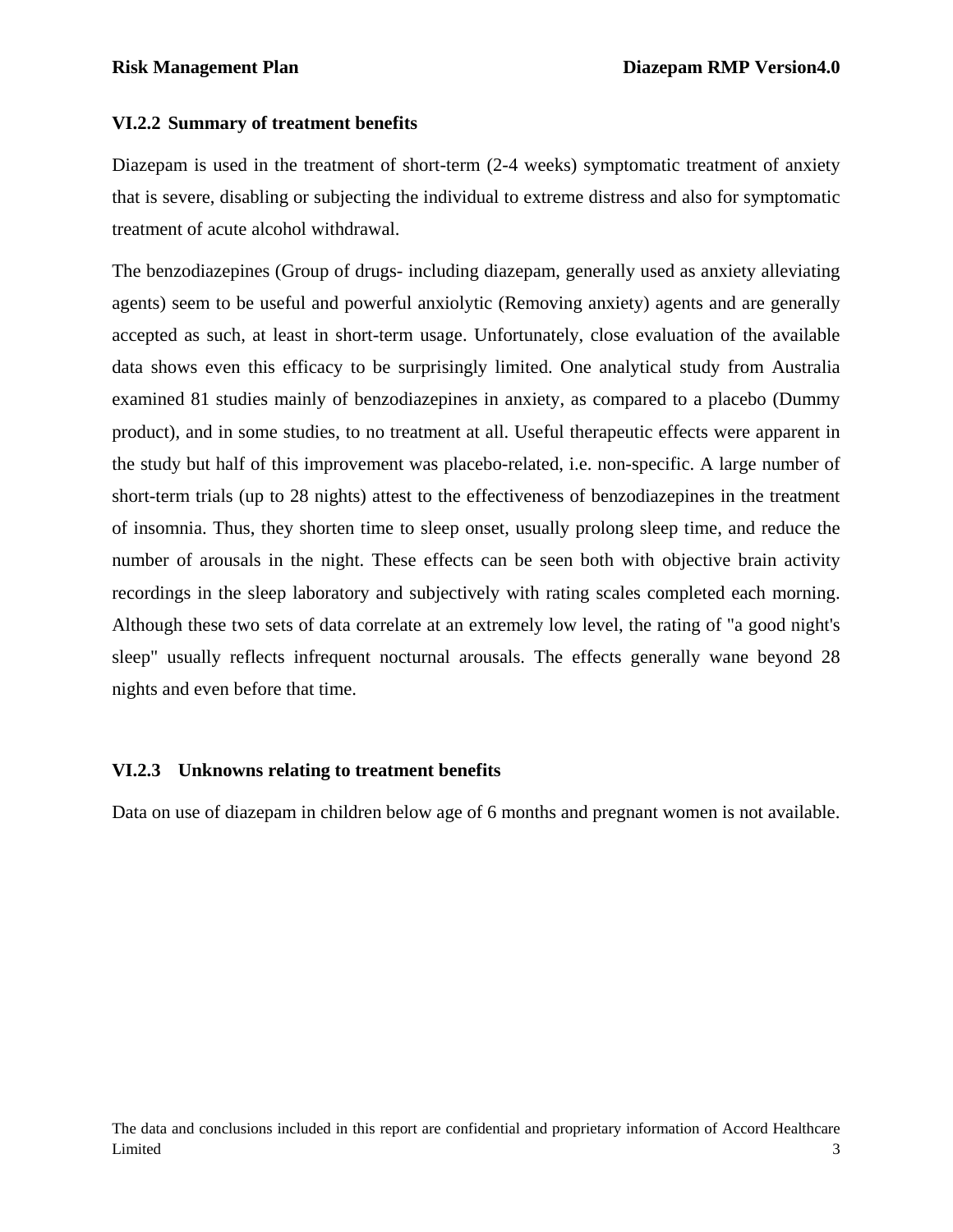# **VI.2.4 Summary of safety concerns**

## **Important identified risks**

| <b>Risk</b>                                                                                                                                                                                                                                                                                                                                                | What is known                                                                                                                                                                                                                                          | Preventability                                                                                                                                                                                                                                                                        |
|------------------------------------------------------------------------------------------------------------------------------------------------------------------------------------------------------------------------------------------------------------------------------------------------------------------------------------------------------------|--------------------------------------------------------------------------------------------------------------------------------------------------------------------------------------------------------------------------------------------------------|---------------------------------------------------------------------------------------------------------------------------------------------------------------------------------------------------------------------------------------------------------------------------------------|
| Loss<br>of<br>memory;<br>inability to create new<br>memory<br>(Anterograde amnesia)                                                                                                                                                                                                                                                                        | Memory loss is uncommon side<br>effect of diazepam and may affect<br>up to $1$ in 100 people.<br>It is more likely to occur when<br>taking high doses of diazepam.<br>The condition occurs most often<br>several hours after ingesting the<br>product. | To reduce the risk you should<br>ensure that you will be able to<br>have a continuous sleep of 7 to<br>8 hours during the treatment<br>with diazepam.<br>Inform your doctor or nurse or<br>pharmacist for experiencing<br>loss<br>during<br>the<br>memory<br>treatment with diazepam. |
| Physical<br>and<br>mental<br>addiction<br>(Physical<br>Mental<br>and<br>Dependence)                                                                                                                                                                                                                                                                        | When taking this medicine there is<br>a risk of (addiction) dependence,<br>which increases with the dose and<br>duration of treatment.                                                                                                                 | You should take this medicine<br>for as short period of time as<br>possible.<br>Doctor should take special care<br>when using this medicine in<br>patients with a history of<br>alcoholism and drug abuse.<br>should<br>Doctor<br>stop<br>the<br>treatment gradually.                 |
| Respiratory depression (very slow<br>Very slow and/or shallow<br>breathing/increase<br>and/or<br>shallow<br>breathing)<br>the<br>sedative effects and make<br>uncommon and may affect up to 1<br>in 100 people.<br>you very sleepy when<br>taken with alcohol.(CNS<br>Alcohol may increase the sleeping<br>inhibition<br>effects of this medicine and make |                                                                                                                                                                                                                                                        | Take special care when using<br>this medicine.<br>Tell your doctor if you notice<br>these side effects or notice any<br>other effects.<br>Do not drink alcohol while you                                                                                                              |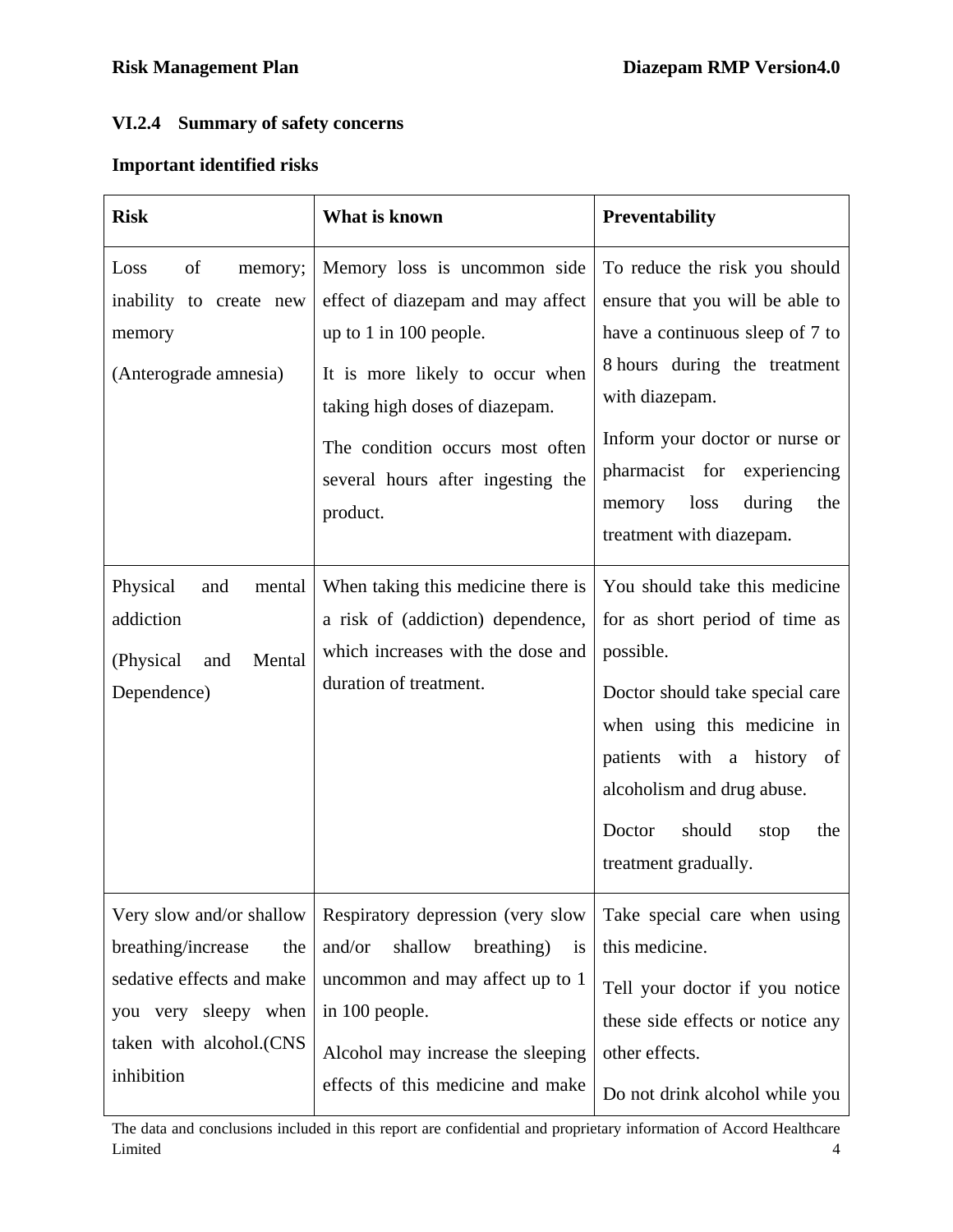| <b>Risk</b>                                                                                                                                                                                      | What is known                                                                                                                                                                                                                                                                                                                                                                               | Preventability                                                                                                                                                                                                                                                                                           |
|--------------------------------------------------------------------------------------------------------------------------------------------------------------------------------------------------|---------------------------------------------------------------------------------------------------------------------------------------------------------------------------------------------------------------------------------------------------------------------------------------------------------------------------------------------------------------------------------------------|----------------------------------------------------------------------------------------------------------------------------------------------------------------------------------------------------------------------------------------------------------------------------------------------------------|
| (Respiratory/CNS<br>depression) and enhanced<br>sedation<br>with<br>Concomitant<br>of<br>use<br>alcohol/CNS depressant)                                                                          | you very sleepy.                                                                                                                                                                                                                                                                                                                                                                            | on treatment with diazepam.<br>Do not take diazepam if you<br>have acute intoxication with<br>alcohol or other CNS active<br>substances<br>(e.g. hypnotics,<br>analgesics,<br>antidepressants,<br>antipsychotics).                                                                                       |
| Mental side effects such<br>agitation,<br>as<br>hyperactivity,<br>restlessness,<br>aggressiveness,<br>nightmares<br><b>or</b><br>hallucinations<br>(Psychiatric<br>and<br>paradoxical reactions) | Mental<br>side<br>effects<br>such<br>as<br>excitation, agitation, restlessness,<br><i>irritability,</i><br>aggressiveness,<br>memory loss,<br>delusion, rages,<br>psychoses,<br>nightmares<br><b>or</b><br>hallucinations are rare and may<br>affect 1 in 1,000 people. May be or<br>become serious. These side effects<br>likely to<br>more<br>are<br>occur in<br>children or the elderly. | Talk to your doctor if you<br>developed any symptoms of<br>mental side effect during the<br>treatment with diazepam.<br>should<br>immediately<br>Doctor<br>discontinue the treatment of<br>diazepam in case of occurrence<br>of such symptoms as it may<br>require<br>immediate<br>medical<br>treatment. |
| Withdrawal<br>symptoms<br>with<br>recurrence<br>of<br>insomnia<br>and<br>anxiety<br>(Withdrawal<br>symptoms<br>with rebound insomnia<br>and anxiety)                                             | Treatment should be gradually<br>withdrawn. Withdrawal symptoms<br>occur with this medicine even<br>when normal doses are given for<br>short periods of time.<br>It may be accompanied by other<br>including<br>headache,<br>reactions<br>mood changes, anxiety or sleep<br>disturbances and restlessness. The<br>withdrawal<br>risk<br>of                                                  | It is recommended that the<br>dosage is decreased gradually.                                                                                                                                                                                                                                             |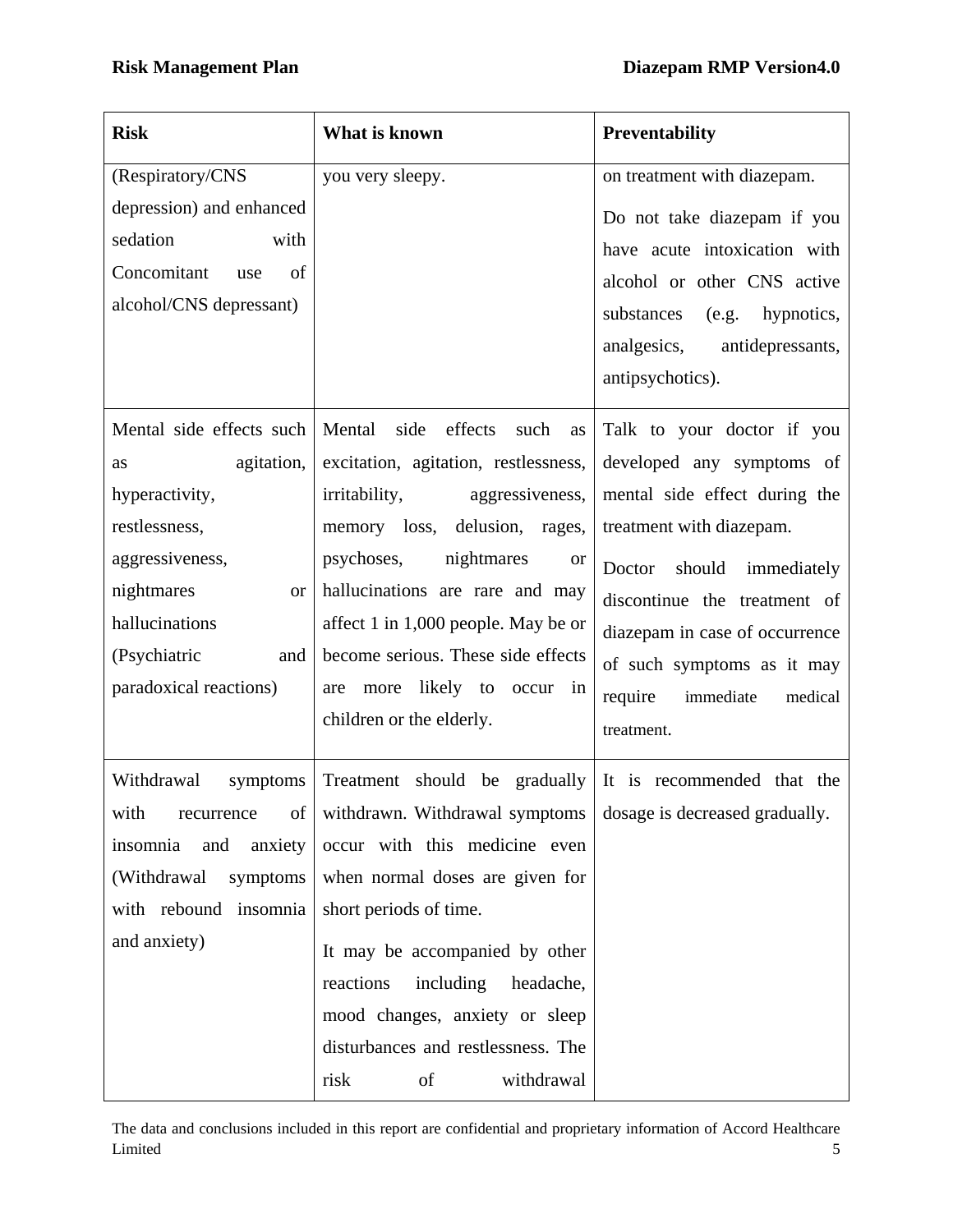| <b>Risk</b>                                                                                                                                                                                                                      | What is known                                                                                                                                                                                                                                                                                          | <b>Preventability</b>                                                                                                                                                              |
|----------------------------------------------------------------------------------------------------------------------------------------------------------------------------------------------------------------------------------|--------------------------------------------------------------------------------------------------------------------------------------------------------------------------------------------------------------------------------------------------------------------------------------------------------|------------------------------------------------------------------------------------------------------------------------------------------------------------------------------------|
|                                                                                                                                                                                                                                  | phenomena/rebound phenomena is<br>greater after abrupt discontinuation<br>of treatment.<br>derealisation,<br>In<br>severe cases,<br>depersonalisation,<br>increased<br>sensitivity to sound and light,<br>numbness, tingling of activity and<br>fit.                                                   |                                                                                                                                                                                    |
| Interaction<br>with<br>other<br>which<br>medicines<br>are<br>broken down in body by<br>specific chemical CYP3A<br>and/or<br>CYP2C19.<br>(Interactions<br>with<br>medicines<br>metabolized<br>CYP3A4<br>and/or<br>via<br>CYP2C19) | The medicine which slows down<br>the activity of chemicals like<br>CYP3A4 and/or CYP2C19, such<br>medicines can give rise to increase<br>in amount of diazepam blood,<br>while medicines which increase<br>the activity of such chemicals can<br>result in decrease in amount of<br>diazepam in blood. | Tell your doctor or pharmacist<br>if you are taking, have recently<br>taken or might take any other<br>medicines, including medicines<br>obtained<br>without<br>a<br>prescription. |
| <b>Brain</b><br>disorders<br>that<br>unable to remove toxins<br>from the blood (Hepatic<br>encephalopathy<br>in<br>patients<br>with<br>severe<br>hepatic insufficiency)                                                          | Patient with severe liver problem   Do not take diazepam if you<br>occurs when the liver is should not be treated with have severe liver disorders.<br>diazepam as it may cause brain<br>dysfunction.                                                                                                  | If<br>suffer<br>from<br>you<br>liver<br>problems<br>abnormalities,<br><b>or</b><br>inform your doctor who may<br>reduce the dose.                                                  |
| Suicidal behaviour<br>(Precipitation of suicide)                                                                                                                                                                                 | Diazepam or these types of drugs<br>(benzodiazepines) should not be<br>used alone to treat depression or                                                                                                                                                                                               | Take special care with this<br>diazepam and talk to<br>your<br>before<br>doctor<br>taking<br>this                                                                                  |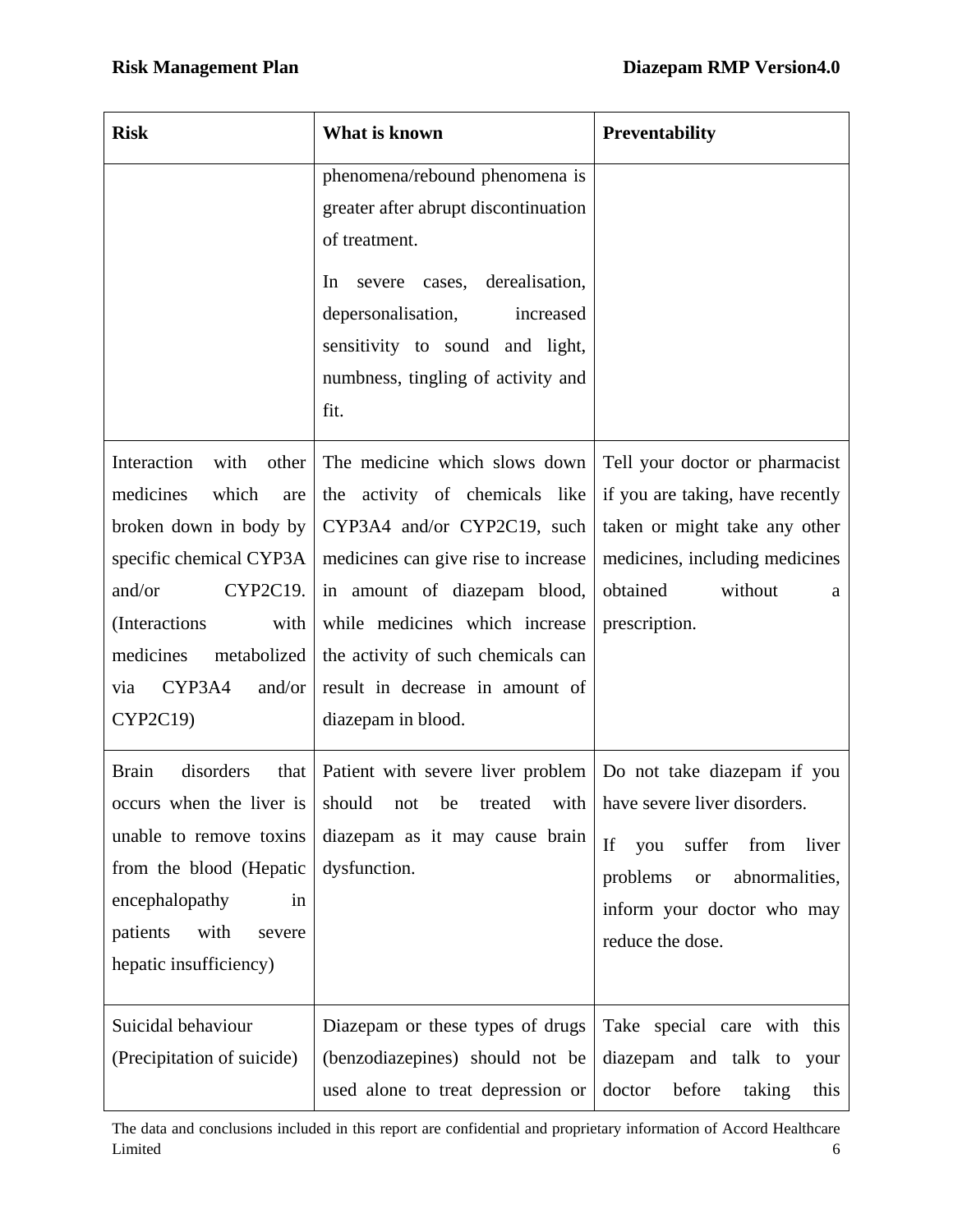| <b>Risk</b>                                                                                  | What is known                                                                                                                                                                                                                                                                                                                                                                                                                                                                                                                   | Preventability                                                                                                                                                                                                                                                                                                              |  |
|----------------------------------------------------------------------------------------------|---------------------------------------------------------------------------------------------------------------------------------------------------------------------------------------------------------------------------------------------------------------------------------------------------------------------------------------------------------------------------------------------------------------------------------------------------------------------------------------------------------------------------------|-----------------------------------------------------------------------------------------------------------------------------------------------------------------------------------------------------------------------------------------------------------------------------------------------------------------------------|--|
|                                                                                              | anxiety associated with depression<br>as suicide may be precipitated in<br>such patients.                                                                                                                                                                                                                                                                                                                                                                                                                                       | medicine if you have suicidal<br>thoughts.                                                                                                                                                                                                                                                                                  |  |
| Drug<br>interaction<br>with<br>contraceptives<br>oral<br>leading to breakthrough<br>bleeding | As oral contraceptives can slow<br>down the removal of diazepam<br>from the body and increase its<br>effect. Breakthrough bleeding can<br>occur when taking diazepam and<br>oral contraceptives together, but<br>the contraceptive protection is not<br>reduced.                                                                                                                                                                                                                                                                | Do not take diazepam and oral<br>contraceptive<br>together<br>as<br>breakthrough<br>bleeding<br>can<br>occur.<br>You should tell your doctor if<br>you are taking or have recently<br>taken oral contraceptives.                                                                                                            |  |
| Severe allergic reaction<br>(Hypersensitivity)                                               | People taking diazepam tablets<br>may experience an uncommon (up<br>to 1 in 100 people) side effect like<br>allergic skin reactions in the form<br>of itching, skin redness<br>and<br>swelling and skin rash.<br>People taking diazepam tablets<br>may experience a very rare (up to<br>1 in 10,000 people) side effect like<br>Anaphylaxis<br>(severe<br>allergic<br>reaction) with symptoms such as<br>sudden wheezing, swelling of your<br>lips, tongue and throat or body,<br>rash, fainting or difficulties to<br>swallow. | Do not take diazepam if you<br>are allergic (hypersensitive) to<br>diazepam<br>other<br>to<br><b>or</b><br>benzodiazepine medicines or to<br>any of the other ingredients of<br>this medicine.<br>You should tell your doctor if<br>you are taking or have recently<br>taken antihistamine medicines<br>to treat allergies. |  |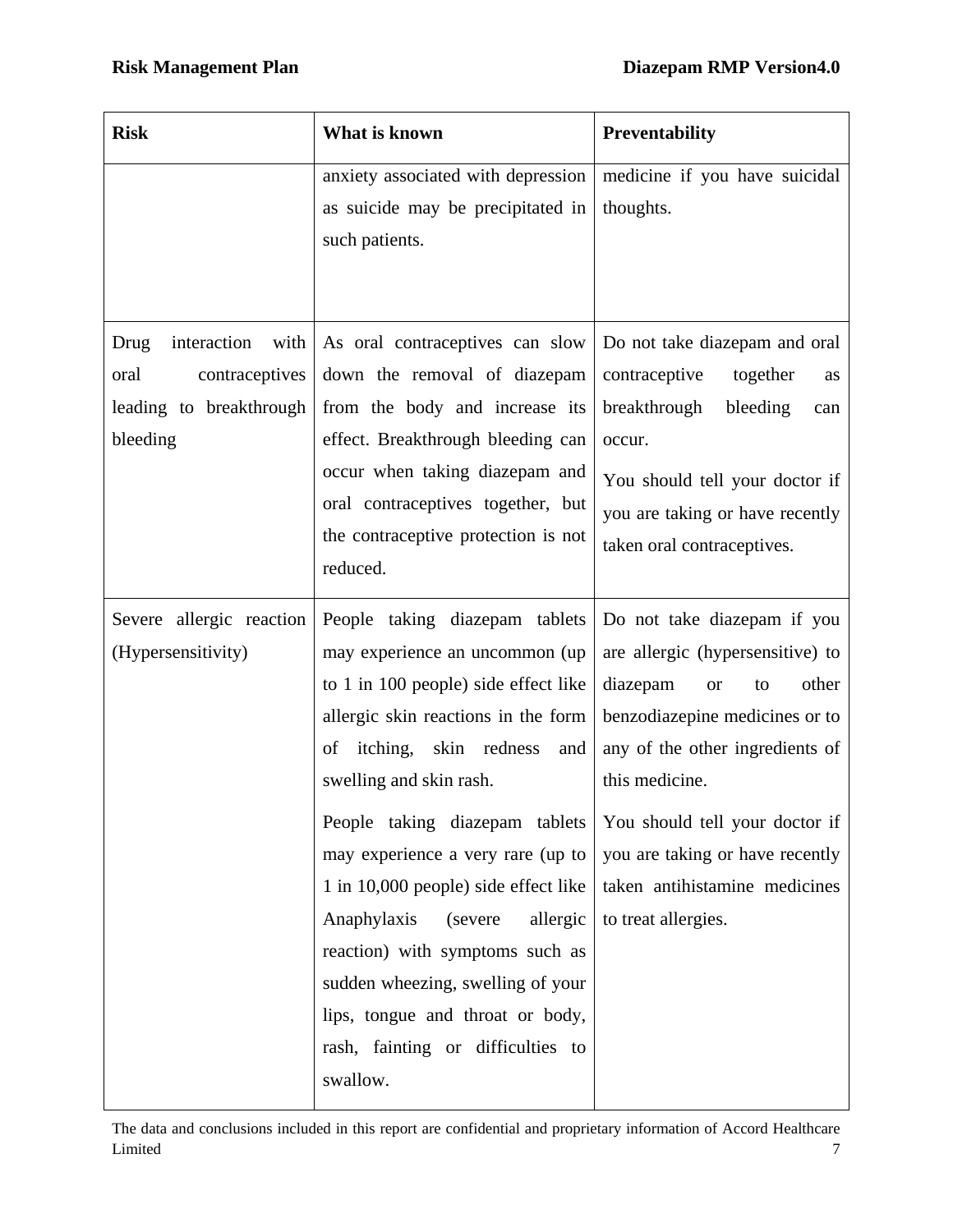| <b>Risk</b>                                                                                                                                                                                                                                        | What is known                                                                                                                                                                                                                                                                                                                        | <b>Preventability</b>                                                                                                                                                                                                                                                                                                                                                                         |
|----------------------------------------------------------------------------------------------------------------------------------------------------------------------------------------------------------------------------------------------------|--------------------------------------------------------------------------------------------------------------------------------------------------------------------------------------------------------------------------------------------------------------------------------------------------------------------------------------|-----------------------------------------------------------------------------------------------------------------------------------------------------------------------------------------------------------------------------------------------------------------------------------------------------------------------------------------------------------------------------------------------|
| in patients<br>with<br>Use<br>respiratory<br>severe<br>insufficiency or reduction<br>or pause of breathing<br>(airflow) during sleep.<br>(Use in patients with<br>respiratory<br>severe<br>insufficiency<br>sleep<br><b>or</b><br>apnoea syndrome) | People taking diazepam tablets<br>may experience a rare (up to 1 in<br>1,000 people) side effect like<br>respiratory arrest (cessation of<br>breathing)<br>People taking diazepam tablets<br>may experience an uncommon (up<br>to 1 in 100 people) side effect like<br>respiratory depression<br>(slow<br>and/or shallow breathing). | Do not take diazepam if you<br>have<br>respiratory<br>acute<br>depression<br>(slow<br>and/or<br>shallow breathing).<br>dose<br>also<br>lower<br>is<br>A<br>recommended for patients with<br>chronic<br>respiratory<br>insufficiency due to the risk of<br>respiratory depression (slow<br>and/or shallow breathing).                                                                          |
| Use in a patient with<br>weakness of the skeletal<br>muscles of the body (Use<br>patients<br>with<br>in<br>myasthenia gravis)                                                                                                                      | People taking diazepam tablets<br>may experience an uncommon (up<br>to 1 in 100 people) side effect like<br>muscle weakness.<br>Signs of an overdose include loss<br>coordination<br>of<br>of<br>muscle<br>movements and muscle weakness.<br>If<br>suddenly stop<br>taking<br>you<br>diazepam, you may experience<br>muscle spasms   | Do not take diazepam if you<br>condition<br>have<br>called<br>$\mathbf{a}$<br>myasthenia gravis<br>which<br>causes muscles to weaken and<br>tire easily.<br>Diazepam affect<br>on<br>your<br>muscles work hence do not<br>take diazepam during driving.<br>You should tell your doctor if<br>you are taking or have recently<br>taken muscles relaxants (e.g.<br>suxamethonium, tubocurarin). |
| Abnormal usage of drug<br>(Diazepam<br>abuse<br>and<br>misuse)                                                                                                                                                                                     | Diazepam should be used with<br>extreme caution in patients with a<br>history of drug abuse.<br>Treatment<br>with<br>diazepam<br>can                                                                                                                                                                                                 | Talk to your doctor before<br>taking this medicine if you<br>have a history of drug abuse.<br>Do not take diazepam as abuse                                                                                                                                                                                                                                                                   |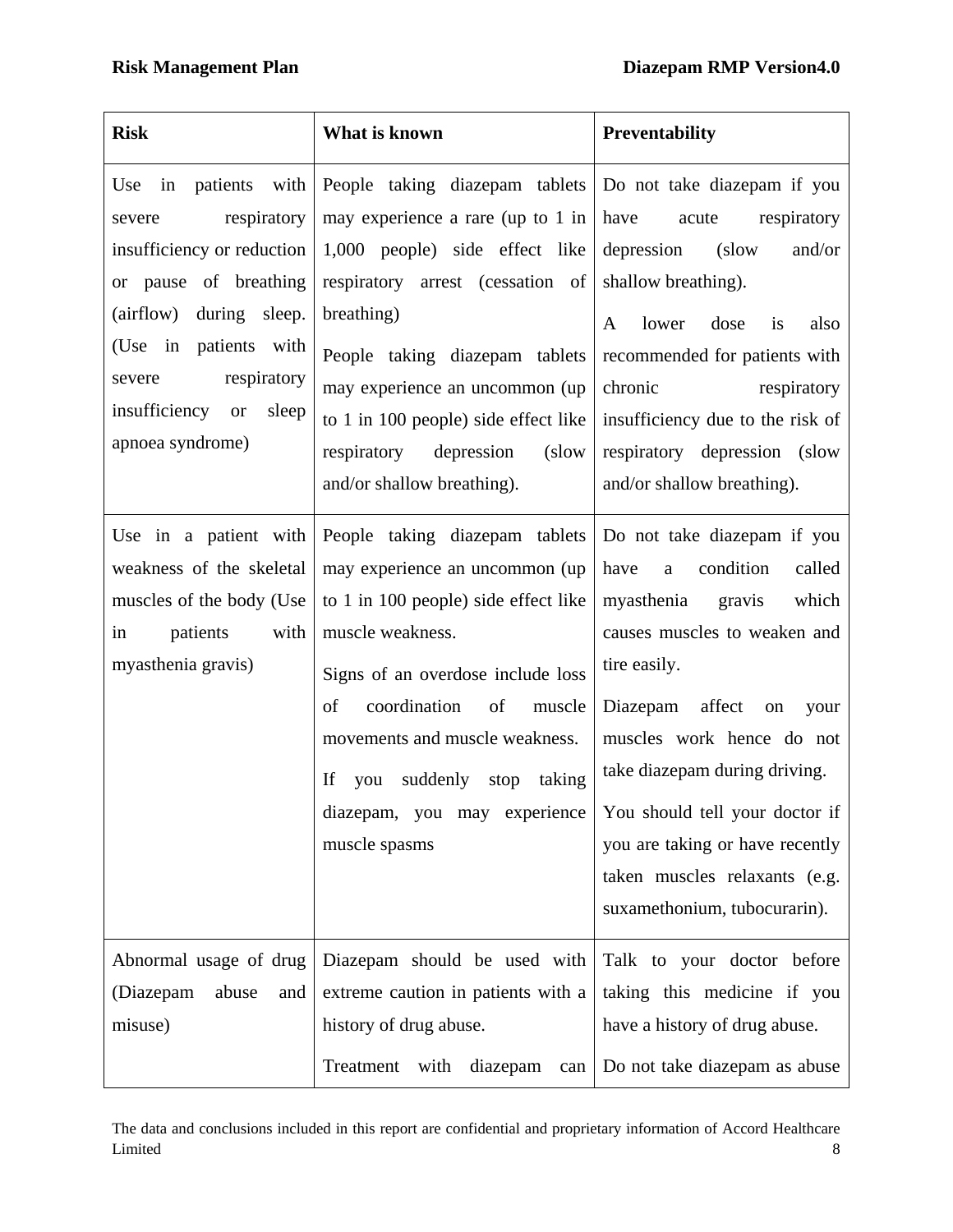| <b>Risk</b>                                                                                                                                                                                                                                                 | What is known                                                                                                                                                                                                                                                                                                                                                               | <b>Preventability</b>                                                                                                                                                                                                                                                                                                                         |
|-------------------------------------------------------------------------------------------------------------------------------------------------------------------------------------------------------------------------------------------------------------|-----------------------------------------------------------------------------------------------------------------------------------------------------------------------------------------------------------------------------------------------------------------------------------------------------------------------------------------------------------------------------|-----------------------------------------------------------------------------------------------------------------------------------------------------------------------------------------------------------------------------------------------------------------------------------------------------------------------------------------------|
|                                                                                                                                                                                                                                                             | result in mental or physical<br>dependency. The risk increases<br>dose<br>duration of<br>with<br>and<br>treatment; it is also greater in<br>patients with a history of drug<br>abuse.<br>There is also risk of seizures if you<br>have a drug abuse problem and<br>suddenly<br>stop<br>taking<br>this<br>medicine.                                                          | of benzodiazepines has been<br>reported.<br>Regular monitoring in drug<br>abuse patients is essential,<br>routine<br>repeat prescriptions<br>should<br>avoided<br>be<br>and<br>treatment should be withdrawn<br>gradually.<br>Discontinuation<br>should<br>be<br>gradual in order to minimise<br>of<br>withdrawal<br>risk<br>the<br>symptoms. |
| Use<br>condition<br>mental<br>characterized by anxiety<br>disorder<br><b>or</b><br>hallucinations, delusions,<br>thought disorder.<br>and<br>in patients with<br>(Use<br>phobic<br>obsessional<br><b>or</b><br>chronic<br>states<br><b>or</b><br>psychosis) | in patients with People taking diazepam tablets<br>may experience a rare (up to 1 in<br>1,000 people) side effect like<br>hallucinations,<br>delusions,<br>aggressiveness and excitation.<br>People taking diazepam tablets<br>may experience a common (up to $\vert$ hallucinations, delusions, and<br>1 in 10 people) side effect like<br>psychosis delirium and anxiety. | Do not take diazepam if you<br>have<br>condition<br>called<br>$\mathbf{a}$<br>psychosis,<br>delirium<br>and<br>anxiety.<br>Do not take diazepam if you<br>have<br>anxiety<br>disorder<br><b>or</b><br>thought disorder.                                                                                                                       |

# **Important potential risks**

| <b>Risk</b> | What is known |
|-------------|---------------|
|             |               |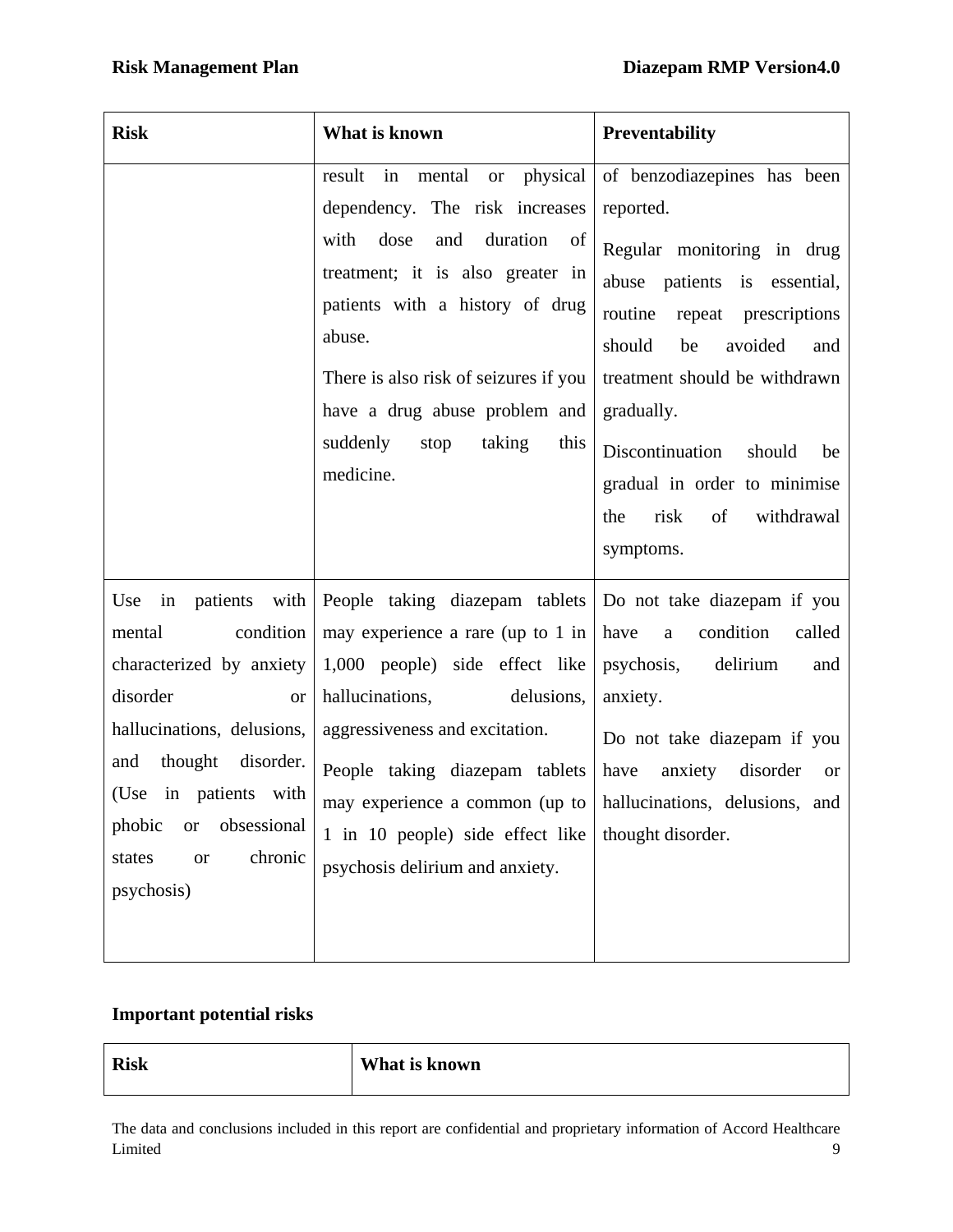| of<br>Capable<br>causing      | If you are pregnant or breast-feeding, think you may be                                     |
|-------------------------------|---------------------------------------------------------------------------------------------|
| malformations in a fetus -    | pregnant or are planning to have a baby, ask your doctor or                                 |
| developing baby still inside  | pharmacist for advice before taking this medicine. If you take                              |
| the mother's body             | this medicine late in pregnancy or during labour, your baby                                 |
| (Teratogenicity)              | might have a low body temperature, floppiness and breathing                                 |
|                               | difficulties. If taken regularly during late pregnancy, your baby                           |
|                               | may develop withdrawal symptoms.                                                            |
|                               | Moreover, animal study shown that exposure to diazepam in the                               |
|                               | first trimester produces an increased risk of cleft lip and palate                          |
|                               | (mice), CNS abnormalities and permanent functional disorder                                 |
|                               | in the offspring (rats).                                                                    |
| Affecting the ability to get  | Studies in animals have shown a decrease in pregnancy rate and                              |
| pregnant or carry a baby to   | reduced number of surviving new born at high doses. There are                               |
| term.                         | no human data.                                                                              |
| (Impairment of fertility)     | Reproductive studies in rats showed decreases in the number of                              |
|                               | pregnancies and in the number of surviving offspring following                              |
|                               | administration of diazepam prior to and during mating and                                   |
|                               | throughout gestation and lactation.                                                         |
|                               | Risk of falls and consequently   If you are elderly, talk to your doctor before taking this |
| hip fractures in elderly and  | diazepam because this medicine can cause confusion and have                                 |
| energy or strength impaired   | effects on muscles causing falls and injuries.                                              |
| patients.                     | If you are elderly or frail (weak/delicate) you are likely to be                            |
| of<br>falls<br>(Risk)<br>and  | more sensitive to the effects of diazepam hence your dose needs                             |
| consequently hip fractures in | to be reduced.                                                                              |
| debilitated<br>elderly<br>and |                                                                                             |
| patients)                     |                                                                                             |

## **Missing information**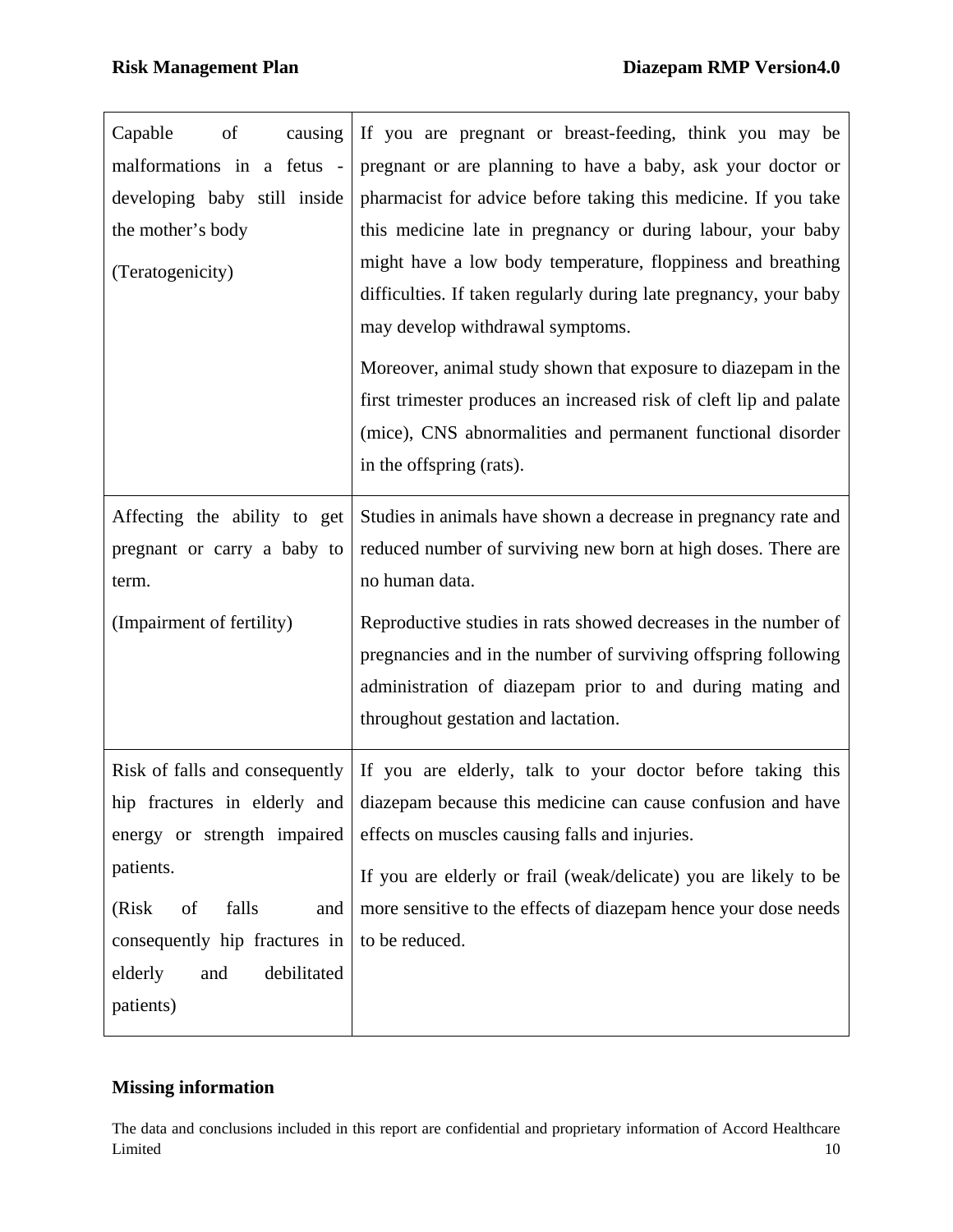| <b>Risk</b>                                       | What is known                                                                                                                                                                                                                                                                                                                                                                                                                                                                                    |
|---------------------------------------------------|--------------------------------------------------------------------------------------------------------------------------------------------------------------------------------------------------------------------------------------------------------------------------------------------------------------------------------------------------------------------------------------------------------------------------------------------------------------------------------------------------|
| in children<br>(Use<br>Use<br>Paediatric patient) | in Diazepam is not recommended for treatment of anxiety and<br>acute alcohol withdrawal in children and adolescents as safety<br>and efficacy have not been established. No data are available.                                                                                                                                                                                                                                                                                                  |
| Use in pregnant women                             | There are limited amount of data from the use of diazepam in<br>pregnant women.<br>If you are pregnant, think you may be pregnant or are planning<br>to have a baby, ask your doctor or pharmacist for advice before<br>taking this medicine. If you take this medicine late in pregnancy<br>or during labour, your baby might have a low body<br>temperature, floppiness and breathing difficulties. If taken<br>regularly during late pregnancy, your baby may develop<br>withdrawal symptoms. |

## **VI.2.5 Summary of risk minimisation measures by safety concern**

All medicines have a Summary of Product Characteristics (SmPC) which provides physicians, pharmacists and other health care professionals with details on how to use the medicine, the risks and recommendations for minimising them. An abbreviated version of this in lay language is provided in the form of the package leaflet (PL). The measures in these documents are known as routine risk minimisation measures.

This medicine has no additional risk minimisation measures.

# **VI.2.6 Planned post authorisation development plan (if applicable)**

No studies planned.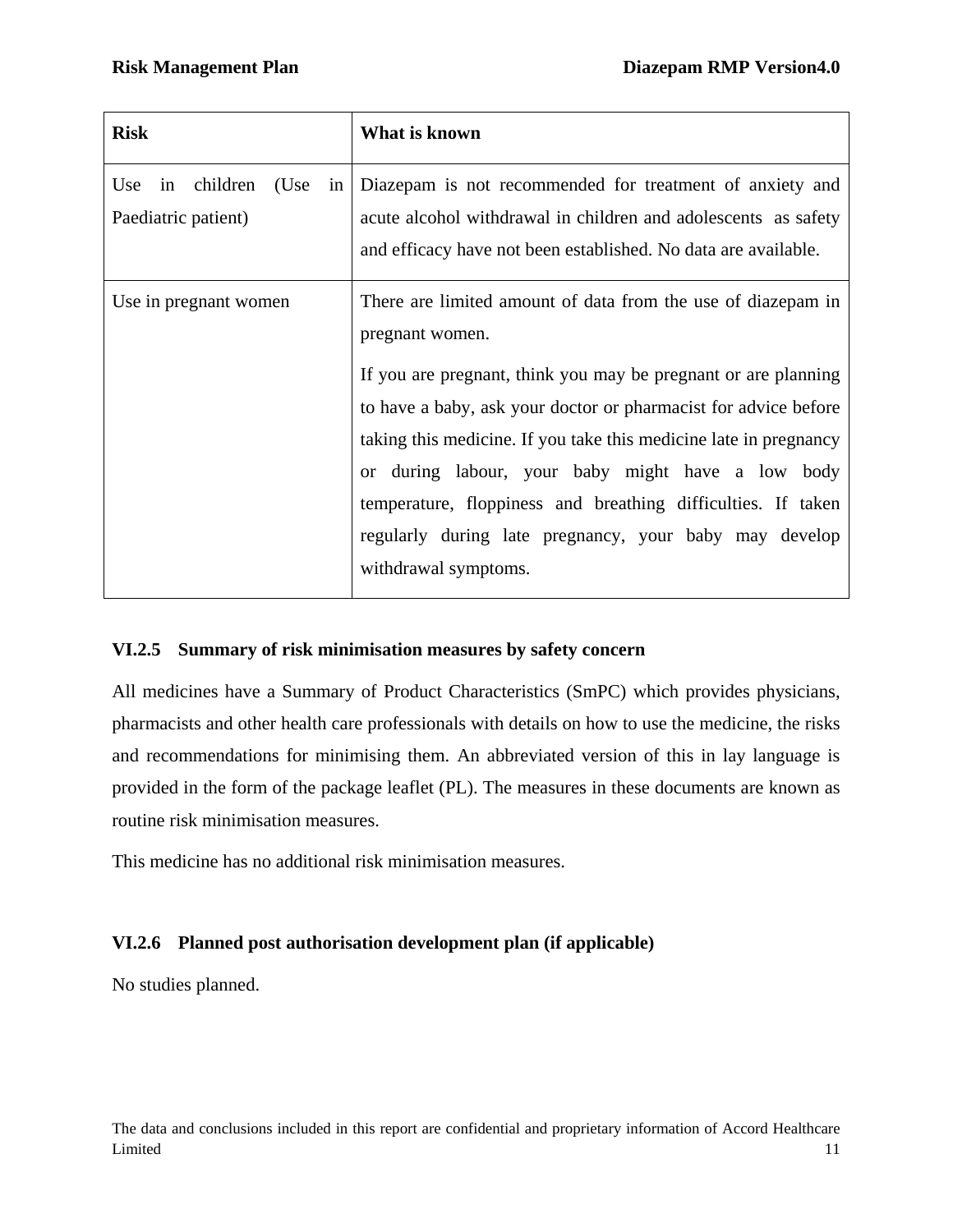| 4.0<br>3.0<br>2.0 | $17-Nov-$<br>2017<br>09-Nov-<br>2017 | In this RMP, name of missing<br>information "Use<br>in Paediatric<br>patient below 6 months of age"<br>have been modified to "Use in<br>Paediatric patient".                                                                                                                                                                                                                                                                                       | RMP has been updated as per<br>revised SmPC and PIL as per<br><b>RMS</b><br><b>CMS</b><br>and<br>recommendation per day 206.<br>RMP has been updated as per                                       |
|-------------------|--------------------------------------|----------------------------------------------------------------------------------------------------------------------------------------------------------------------------------------------------------------------------------------------------------------------------------------------------------------------------------------------------------------------------------------------------------------------------------------------------|---------------------------------------------------------------------------------------------------------------------------------------------------------------------------------------------------|
|                   |                                      |                                                                                                                                                                                                                                                                                                                                                                                                                                                    |                                                                                                                                                                                                   |
|                   |                                      | No change in safety concerns                                                                                                                                                                                                                                                                                                                                                                                                                       | revised SmPC and PIL as per<br><b>RMS</b><br><b>CMS</b><br>and<br>recommendation.                                                                                                                 |
|                   | $17$ -Feb-<br>2017                   | Below safety concerns have been<br>included in the RMP:<br><b>Important identified risks</b><br>Hypersensitivity<br>Use in patients with severe<br>respiratory insufficiency or<br>sleep apnoea syndrome<br>patients<br>with<br>Use<br>in<br>myasthenia gravis<br>Diazepam abuse and misuse<br>$\bullet$<br>Use in patients with phobic<br>obsessional<br>states<br><b>or</b><br>$\alpha$<br>chronic psychosis<br><b>Important potential risks</b> | The<br>safety concerns<br>and<br>relevant sections have been<br>changed based on Day 70<br>Preliminary RMP assessment<br>report<br>of<br>diazepam<br>(UK/H/5974/01-03/DC) dated<br>21 April 2015. |

|  |  |  |  |  | VI.2.7 Summary of changes to the risk management plan over time |  |  |  |
|--|--|--|--|--|-----------------------------------------------------------------|--|--|--|
|--|--|--|--|--|-----------------------------------------------------------------|--|--|--|

The data and conclusions included in this report are confidential and proprietary information of Accord Healthcare Limited 2008 and 2008 and 2008 and 2008 and 2008 and 2008 and 2008 and 2008 and 2008 and 2008 and 2008 and 200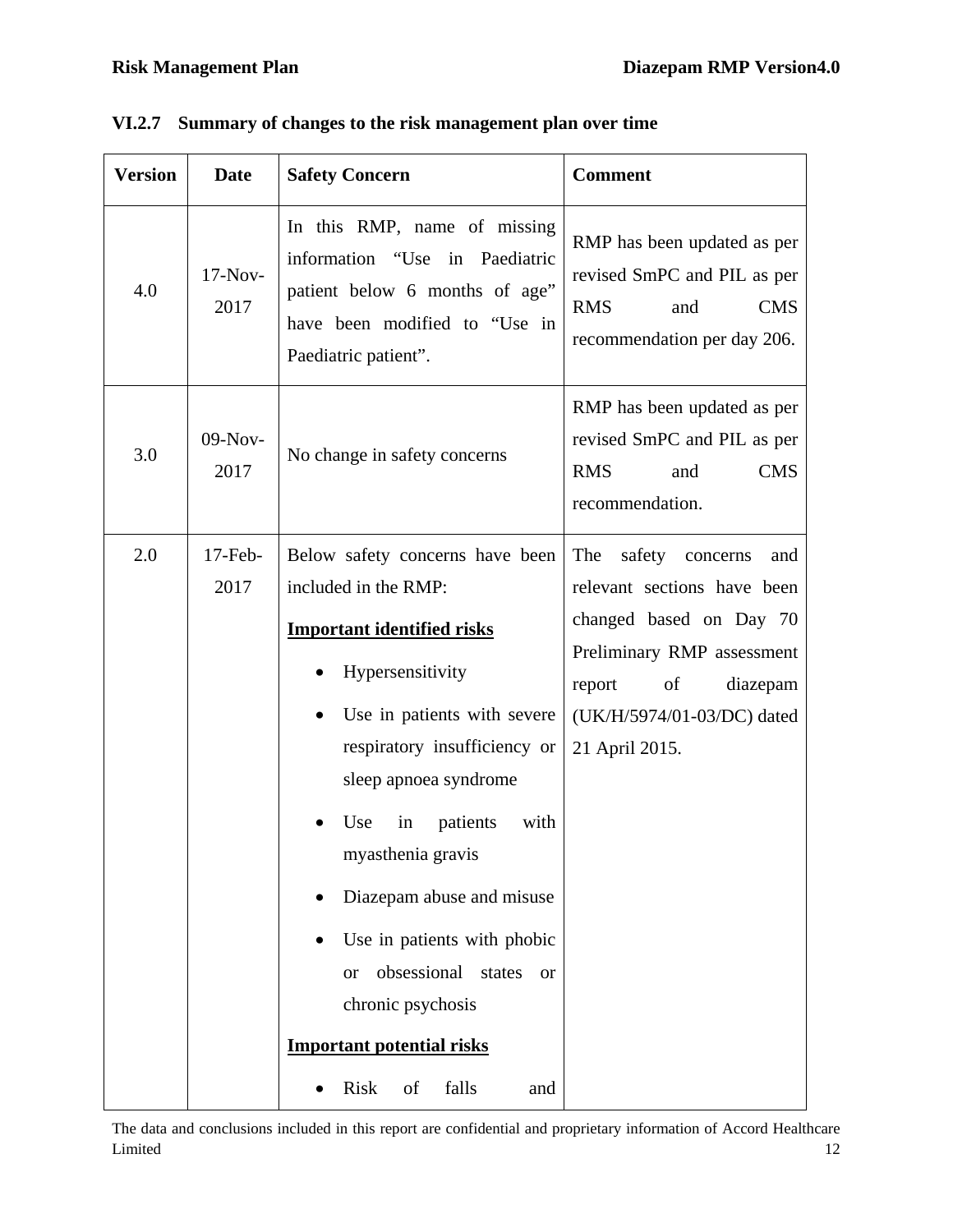| <b>Version</b> | <b>Date</b> | <b>Safety Concern</b>                                         | <b>Comment</b> |
|----------------|-------------|---------------------------------------------------------------|----------------|
|                |             | consequently hip fractures                                    |                |
|                |             | in elderly and debilitated                                    |                |
|                |             | patients                                                      |                |
|                |             |                                                               |                |
|                |             | Below safety concerns have been                               |                |
|                |             | removed from this RMP:                                        |                |
|                |             | <b>Important identified risks</b>                             |                |
|                |             | patient<br>Use<br>$\overline{\text{in}}$<br>with<br>$\bullet$ |                |
|                |             | hereditary problem<br>of                                      |                |
|                |             | galactose intolerance.                                        |                |
|                |             |                                                               |                |
|                |             | Below safety concerns have been                               |                |
|                |             | modified to important identified                              |                |
|                |             | risk from important potential risk                            |                |
|                |             | in the RMP:                                                   |                |
|                |             | Hepatic encephalopathy in<br>$\bullet$                        |                |
|                |             | patients with severe hepatic                                  |                |
|                |             | insufficiency                                                 |                |
|                |             | Severe sedation                                               |                |
|                |             | Precipitation of suicide                                      |                |
|                |             |                                                               |                |
|                |             | Below safety concerns have been                               |                |
|                |             | merge in important identified risk (                          |                |
|                |             | CNS inhibition (Respiratory/CNS                               |                |
|                |             | depression) and enhanced sedation                             |                |
|                |             | with<br>concomitant<br>of<br>use                              |                |